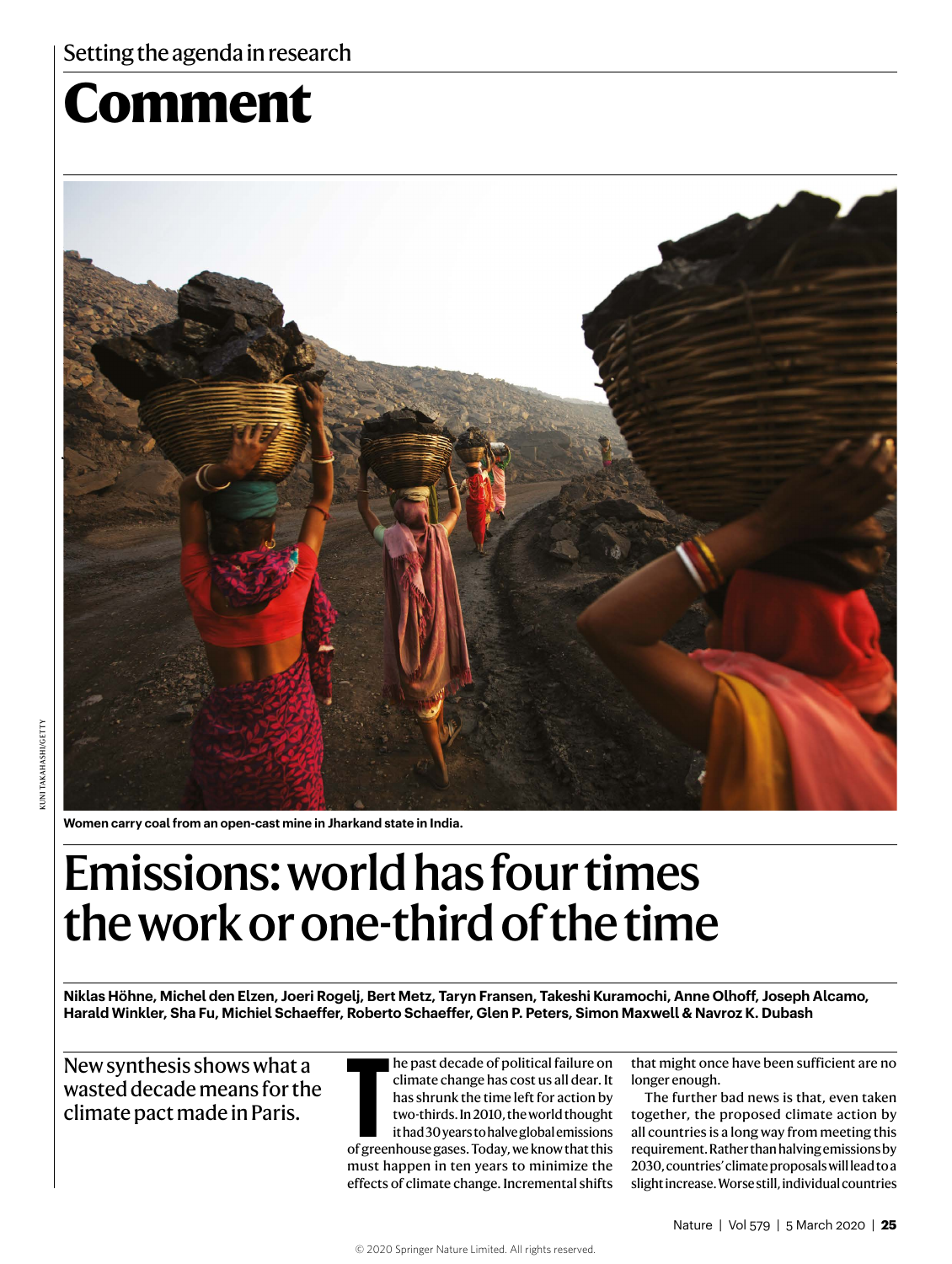## **Comment**

are not on track to achieve commitments that were insufficient from the outset and are now woefully inadequate.

The better news is that more countries, regions, cities and businesses are implementing the deep, rapid transformations that are urgently required. At scale, these could achieve the collective climate goals that nations agreed in Paris more than four years ago. There are lessons to be learnt from places such as Costa Rica, Shenzhen in China and Copenhagen that have made strides through the use of renewable energy and electrified transport. The United Kingdom (together with 75 other parties) and California have at least set ambitious goals to become carbon neutral, which might send signals to industry even before supporting policies are implemented. Meanwhile, 26 banks have stopped directly financing new coal-fired power plants (see go.nature.com/32uped2).

Much is happening on the ground. The question is how to ramp up these activities fast enough to keep warming to less than 1.5 °C above pre-industrial levels.

Here we present a snapshot of the extent to which nations' individual pledges are inconsistent with their stated collective goals. We also note some of the pockets of promise. We draw our conclusions from a synthesis of all ten editions of the *Emissions Gap Report* produced by the United Nations Environment Programme  $(UNEP)^{1-5}$ . Each year for the past decade, this report has examined the difference between what countries have pledged to do individually to reduce greenhouse-gas emissions, and what they need to do collectively to meet agreed temperature goals — the 'gap'.

Our analysis shows that the gap has widened by as much as four times since 2010. There are three reasons for this. First, global annual greenhouse-gas emissions increased by 14% between 2008 and 2018 (ref. 6). This means that



**Electric taxis at a charging station in Shenzhen, China.**

emissions now have to decline faster than was previously estimated, because it is cumulative emissions that determine the long-term temperature increase. Second, the international community now agrees that it must ensure a lower global temperature rise than it decided ten years ago, because climate risks are better understood. And third, countries' new climate pledges have been insufficient.

The tenth anniversary of the report coincides with the 2020 milestone to which countries agreed in Paris. They undertook to communicate or update climate pledges, or 'nationally determined contributions', to the UN Framework Convention on Climate Change conference (COP26) this November in Glasgow, UK. Clearly, the promises must be overhauled and then, crucially, kept  $-$  if the yawning gap between 'talk and walk' is going to close by 2030.

## **THE SEVEN TOP EMITTERS**

| Change in projected<br>greenhouse-gas emissions<br>by 2030 since 2015 | <b>Potential reasons</b>                                                                               |
|-----------------------------------------------------------------------|--------------------------------------------------------------------------------------------------------|
| No change                                                             | New climate and energy policies; altered<br>growth projections.                                        |
| No change                                                             | Rollback of federal policies works against<br>price drops in renewables and reductions<br>in coal use. |
| Lower                                                                 | Mostly attributable to implementation of<br>new policies.                                              |
| Slightly lower                                                        | Unclear.                                                                                               |
| No change                                                             | No change in policies or growth<br>projections.                                                        |
| Higher                                                                | Higher emissions projections from<br>deforestation.                                                    |
| Higher                                                                | Higher emissions projections from<br>deforestation.                                                    |
|                                                                       |                                                                                                        |

Comparison of the 2015 and 2019 UNEP *Emissions Gap Report<sup>2,20</sup>* and other sources<sup>21–25</sup> provides information about changes in current policy projections for the leading emitters. Uncertainties for each estimate are large. See Supplementary Information for details.

#### **Gap minder**

The scope of the UNEP emissions gap reports has evolved over time, in line with climate policy. So what has changed during the past decade?

In the 2009 Copenhagen accord<sup>7</sup> and the 2010 Cancun agreement<sup>8</sup>, countries collectively pledged to limit warming to below 2 °C, and 73 countries individually pledged emissions targets for 2020. The 2015 Paris agreement, responding to mounting concern over the impacts of climate change, tightened the collective temperature limit to "well below 2 °C" and agreed "to pursue efforts to limit the temperature increase to 1.5 °C" (ref. 9). Under the Paris deal, 192 parties individually pledged emissions targets, typically for 2030 (see 'More and faster').

From 2010 to 2014, the gap reports projected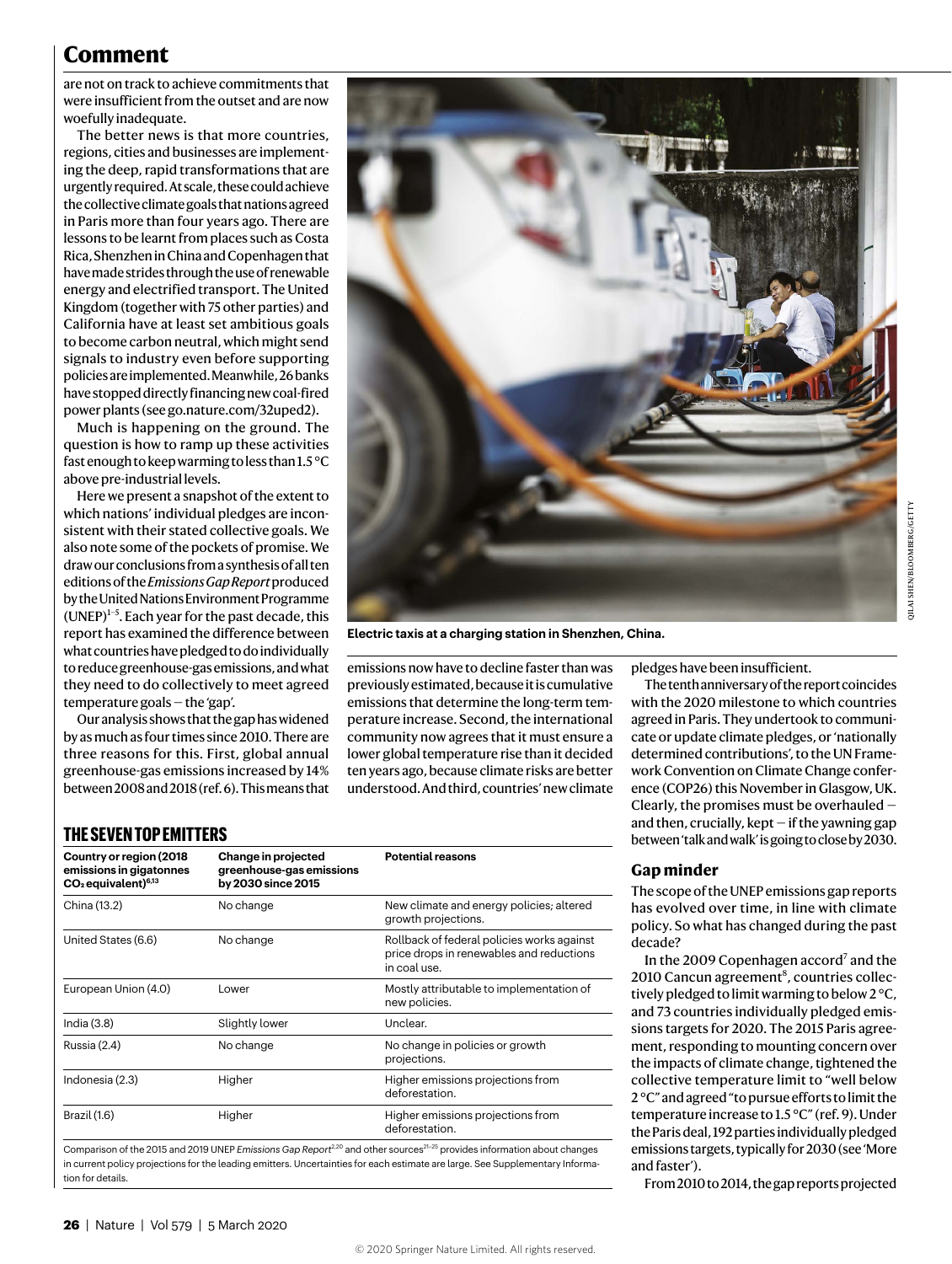the likely difference in 2020 between the expected result of countries' pledges and the pathways towards 2 °C. The 2010 report documented a shortfall of 14%. Since 2015, the reports have forecast the expected shortfall in 2030 between the countries' pledges and progress towards both 1.5 °C (current shortfall of 55%) and 2 °C (current shortfall of 25%; see 'More and faster'). The report also examines the policies that countries are implementing domestically.

Had serious climate action begun in 2010, the cuts required to meet the emissions levels for 2 °C would have been around 2% per year, on average, up to 2030. Instead, emissions increased. Consequently, the required cuts from 2020 are now more than 7% per year on average for 1.5 °C (close to 3% for 2 °C).

The time window for halving global emissions has also narrowed drastically. In 2010, it was 30 years; today, it is 10 years for 1.5 °C (25 years for 2 °C). Although many reports, scientists and policymakers continue to discuss rises of 2 °C, it must be emphasized that, in 2018, the Intergovernmental Panel on Climate Change reported that warming of more than 1.5 $\rm{^{\circ}C}$  would be disastrous<sup>10</sup>.

Countries are not even on track to achieve their now plainly inadequate 2015 pledges. Of the G20 countries, seven (Australia, Brazil, Canada, Japan, South Korea, South Africa and the United States) need to implement existing policy or roll out new measures. (The United States has begun the process of withdrawing from the Paris agreement, and will leave in November.) Russia and Turkey have set themselves unambitious targets that they can meet without new policies.

Since 2015, estimated global emissions in 2030 have decreased by only 3%. For the leading seven emitters, 2030 estimates have slightly decreased, flatlined or increased (see 'The seven top emitters').

No single model can predict the future, and such analyses by necessity exclude the most recent developments. Nevertheless, it is clear that, collectively, current policies will not limit global warming to well below 2 °C, let alone 1.5 °C, as agreed in Paris.

Clearly, the annual audit of the emissions gap has not altered poor performance. The gap concept has nonetheless proved useful. The reports and numbers have continuously informed the UN climate summits $11$  and the emissions gap was noted as a serious concern when parties were adopting the Paris agreement<sup>9</sup>.

#### **Transformative action**

Fundamental policy transformations have begun to appear in some sectors, countries, regions, cities and businesses over the past ten years. These innovations seek to achieve the UN's Sustainable Development Goals (SDGs), including climate ones. Slashing emissions now requires 'leaving no one behind'.

#### **MORE AND FASTER**

Insufficient climate action during the past decade means that transformational development pathways are now required to reduce greenhouse-gas emissions on time.



\*Median of scenarios that meet the temperature goals at global least costs.<br>"Projected emissions in 2020 based on parties' pledges made in 2009–10 for the Copenhagen accord.<br>"Projected emissions in 2030 based on pledges ma

Emissions are aggregated using global-warming potentials from the 2007 IPCC Fourth Assessment Report. Values from the UNEP<br>*Emissions Gap Report 2010 were converte*d using a correction factor based on the difference in 201

To recognize, monitor and understand these advances, the gap reports have included examples. Some are discussed here.

**Ambitious action**. Most encouragingly, a wealth of agile nations, regions, cities and businesses have promised or made radical changes since the Paris agreement (see 'Action gap' and Supplementary Information. See also go.nature.com/2t22tth). At the last count, net-zero

### **"Current policies will not limit global warming to well below 2 °C, let alone 1.5 °C, as agreed in Paris."**

emissions goals have been set or are being considered by 76 countries or regions (the European Union is the largest) and 14 sub-national regions or states (the largest being California); some locations have begun implementation. Together, these places account for about 21% of global greenhouse-gas emissions $12,13$ .

Fifty-three countries and 31 states and regions have explicitly committed to an emissions-free electricity sector. Seven additional countries have done so implicitly by aiming for net-zero greenhouse-gas emissions. Together, these account for around 18% of global electricity generation $14$ . Twenty-one countries, 5 regions and more than 52 cities have committed to make all vehicles emissions-free. Individual examples also exist for sectors in which reaching zero emissions was thought to be difficult, such as heavy industry and aviation. Steel giants ThyssenKrupp in Essen, Germany, and SSAB in Stockholm are aiming for zero-emissions steel production by 2050 and 2045, respectively. The building-materials company Heidelberg Cement, headquartered in Germany, is aiming for zero-emissions cement production by 2050. For aviation, Norway and Scotland hope to make short-haul and domestic flights zero emissions by 2040.

**Renewables**. Costs of renewable energy are falling faster than expected<sup>15</sup>. Renewables are currently the cheapest source of new power generation in most of the world. Solar and wind power will be financially more competitive than will existing coal plants by next year<sup>15</sup>. These cost declines, and those of battery storage, are opening up possibilities for large-scale, low-carbon electrification.

**Coal consumption**. The rise of renewable energy can – must – facilitate a move away from coal. Emerging economies that depend on coal, such as China and India, have begun to address consumption by adjusting the fuel's price, capping its consumption, reducing plans for new coal-fired power plants and supporting renewables. Much more must be done, and quickly — while addressing poverty, energy access and urbanization $16-18$ .

SOURCES: HISTORICAL EMISSIONS: REF. 6; 2010 PLEDGES AND PATHWAYS: REF. 1; 2015 PLEDGES AND PATHWAYS: REF. 2.

ξĒ.

**HISTORICAL EMISSIONS:** 

2010 PLEDGES AND PATHWAYS: REF. 1:2

ξĒ.

**2015 PLEDGES AND PATHWAYS:**